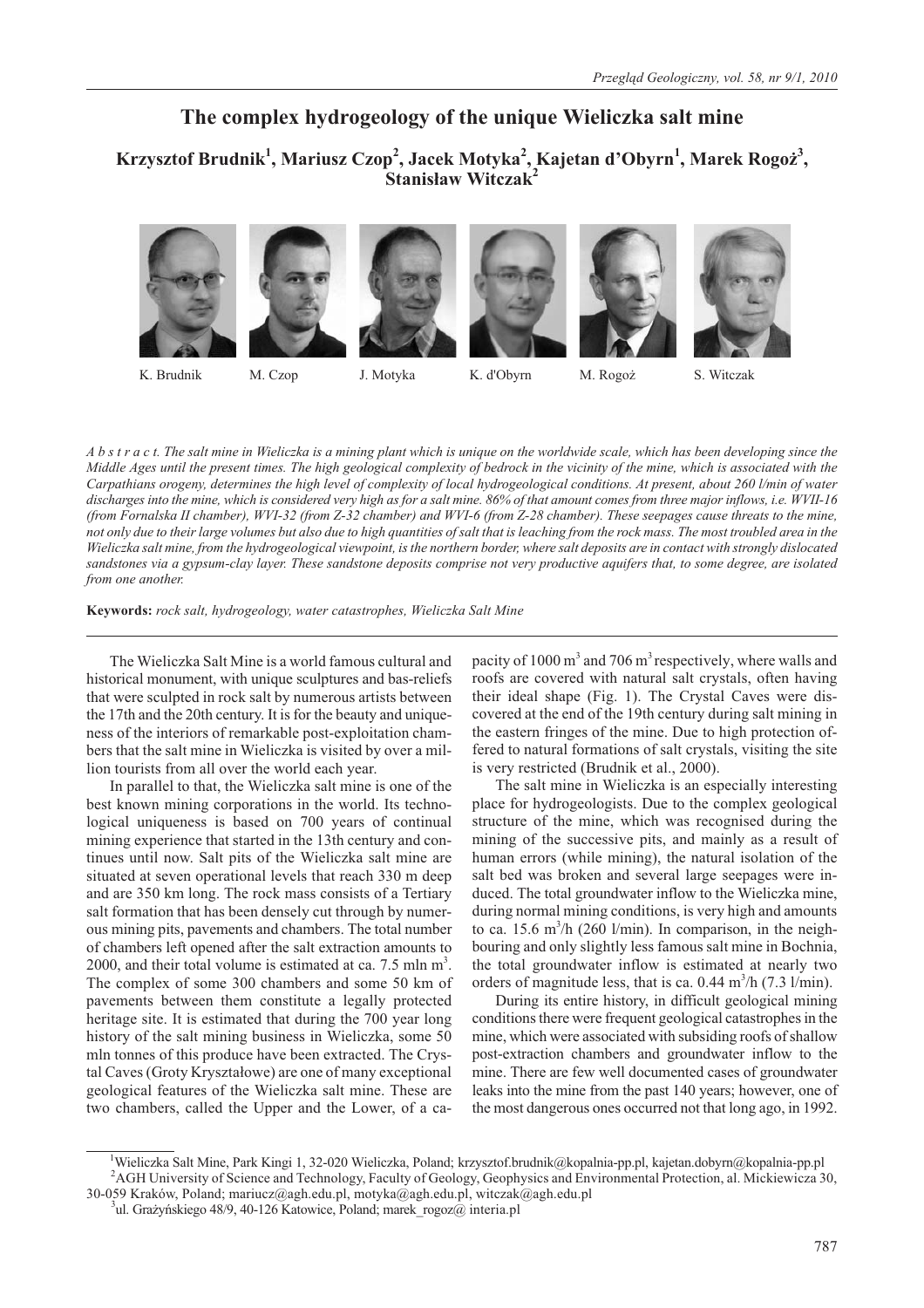The large density of mining pits within the salt bed and the large number of research studies undertaken to counteract natural threats to the mine allowed for very precise identification of hydrogeological conditions in the vicinity of the salt mine in Wieliczka.

#### **History of the salt mine in Wieliczka**

The salt mining industry in the vicinity of Wieliczka has a very long history. The beginning of the salt making in this area is dated to the middle Neolithic time, that is 3500 B.C. At that time, salt was extracted from saline springs, which, due to salt making operations, lost their salinity or disappeared. It is likely that rock salt deposits were discovered in the Middle Ages, during deepening of saline wells. Since then, exploitation of rock salt beds started (Kolasa, 1990).

The oldest document dealing with the salt mining industry in Wieliczka is the royal charter by King Kazimierz I, from 1044 A.D., in which the salt mine is referred to as *Magnum Sal*, which means the Great Salt. Old evidence of the salt mining industry in Wieliczka comes from a foundation charter for the monastery in Tyniec from 1105, which comes from the times of King Bolesław Chrobry (996– 1025), when salt was extracted by salt making and by mining. In the Middle Ages, the king had a monopoly over salt mining and its distribution, the salt being the basic product used for conserving food, including meat. Salt mining works were then undertaken by private entrepreneurs who had special tools and well qualified employees. These businessman were taking on themselves all risks associated with the investment and the only way they could recover their funds was by finding a salt bed. When a new salt bed was found, the king took over the new mine and paid an investment fund back to the investor, including a rent charge, and used to appoint the entrepreneur an important staff member within the mine's hierarchy. In the 14th century, when King Kazimierz Wielki ruled the country, income from the Wieliczka salt mine provided some 30% of national revenue. These funds covered the costs of building the Wawel Royal Castle in Cracow as well as allowing funding and providing means of support to the Royal Academy (the initial name of the Jagiellonian University). The *Kazimierzowski Status*, dated 1368, which was considered a legal act at that time, included a detailed description of rules for



**Fig. 1.** Crystals cover fragment of the Lower Crystal Cave. Photo by J. Przybyło

salt extraction, its trade as well as responsibilities and privileges of different groups of workers employed by the Wieliczka salt mine. Throughout the following years, technological improvements were introduced into the mine, exchanging simple linear shafts for ladder wheels and later horse treadmills. With technological improvements, salt could be exploited from deeper and deeper levels, successively deepening the mine. In the 16th century, the salt mine in Wieliczka was one of the biggest enterprises in Europe. Groups of specialised workers gathered around the mine, including miners, clerks, and also craftsman, who supplied the mine with various tools and products. Collections of the oldest maps of the Wieliczka Salt Mine, made by Marcin German in 1638, are presented in the Museum of Cracow Salt Mines. The first confirmed cases of visiting the salt mine in Wieliczka come from the end of the 18th century when they were sporadic and reserved for the elite only.

The next phase of the history of the salt mine industry is the period of Polish partitions, when at the end of the 18th century the southern part of Poland (called Galicia) was included in the Austrian Empire. During that time, intensive development of the mine and the town of Wieliczka took place, including building a power station and a railway line that linked the town with Cracow. New mining techniques were introduced to the mine. Mechanical mining methods using pneumatic drills, salt mills and steam lifts became more and more popular. In 1911, the lye method for salt extraction was implemented in the mine. Subsequently, in the following year, the mechanical salt works were opened.

The partition period was a breakthrough point for salt mine tourism, during which organised tours around the mine were introduced. There was no special route created in the mine, but tourists were given a tour throughout the production area and places in which mining works were finished. From numerous reports regarding those visits, the main interest of tourists was focused on underground chapels, cut in the salt rock, where there were many sculptures and paintings of saints. The first official tourist route was established at the turn of the 18th and 19th centuries and the majority of it is still in operation at the present time (Kurowski, 1990).

Over the period of 1918–1939 the salt mine in Wieliczka was developing very rapidly, not only with regard to its mining business but it also expanded on its tourist and therapeutic functions. The enlarged extraction of salt that started in the Wieliczka mine during the Second World War continued after the war in the 1940s and 1950s. Increased intensity of work in the vicinity of historical chambers led to the progressive destruction of tourist pits. At the end of the 1950s, the first measures were taken to secure some parts of the tour and a special funding instrument was created, called the Preservation Fund for the Historic Mine in Wieliczka, whose function was to secure the natural heritage of the mine. In 1965, production of salt using dry mining methods was ceased in the mine, and after 1978, the central and western parts of the mine were closed down. At present, due to depletion of the salt bed available for safe extraction, the mine carries out only the enrichment of saline groundwater coming from seepages. Brines that are created in this process are directed to a modern salt making facility, which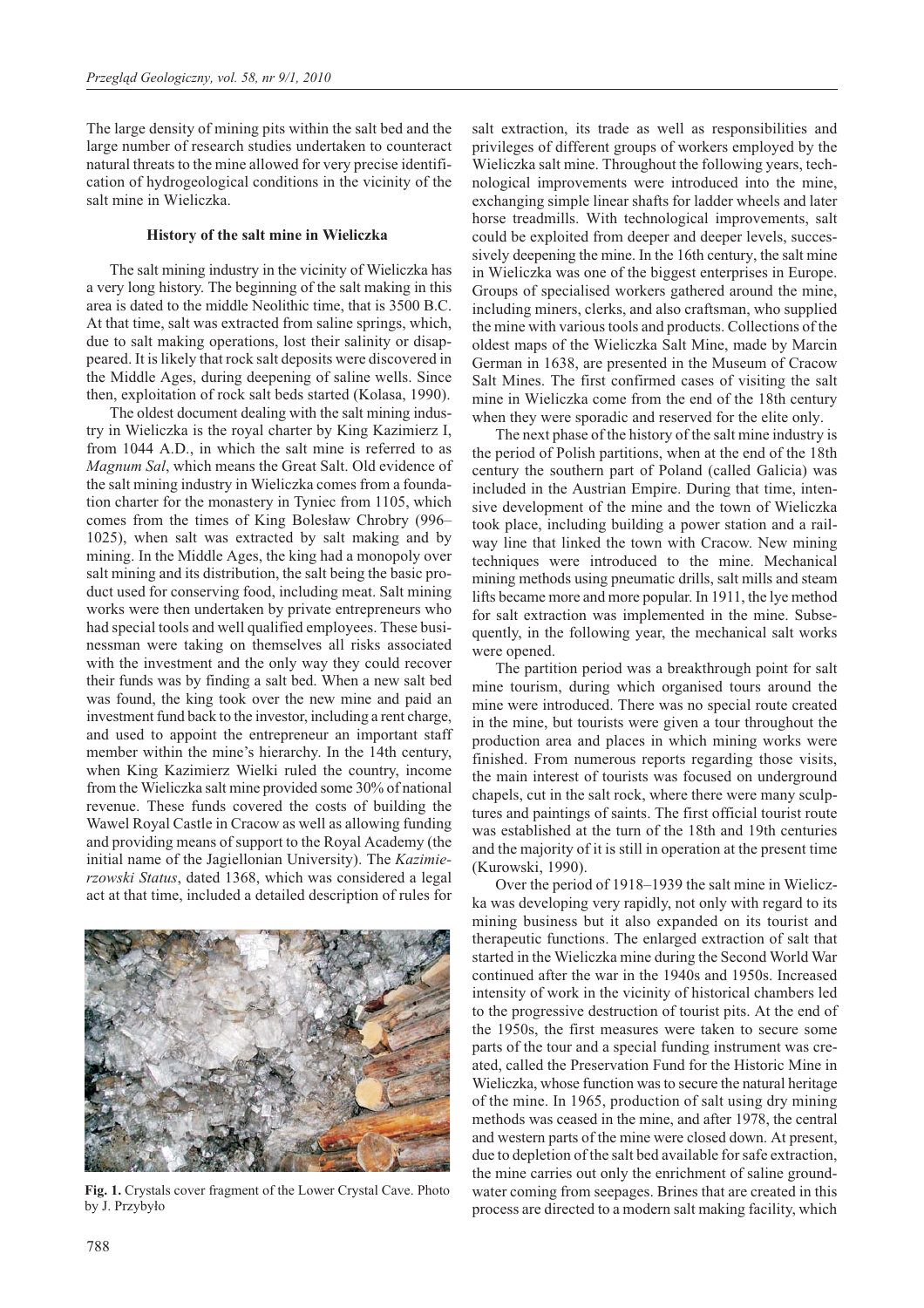produces some  $2650 \text{ kg/h}$  of rock salt (Ślizowski & Saługa, 1996b).

The salt mine in Wieliczka, as the only mine in the world that has been operating since the Middle Ages, has been included on the UNESCO World Heritage Site list. It was one of the first 12 sites from all over the world included on the list.

# **Geological setting**

The salt mine deposits in the vicinity of Wieliczka comprise a part of the Miocene salt formation that occurs within the Carpathian Foredeep, in the shape of a narrow strip, which runs from Upper Silesia, throughout Cracow and Tarnów, towards the eastern border of Poland.

The Wieliczka bed runs in the direction from West to East and extends for some 10 km, and its width in the vicinity of Wieliczka town is some 1.2 km. The bed lies in an area of a complicated geological structure. The most important in this regard are the Carpathian flysch deposits that are densely folded and shifted towards the north (Fig. 2).

In response to strong tectonic movements in the vicinity of Wieliczka, associated with the Carpathian orogeny, the salt bed is divided into two distinct parts: blocky deposits (breccias), where salt beds are highly dislocated and mixed with respect to one another; and layered deposits, where despite frequent tectonic movements the general layering and sequencing of layers remained undisturbed.

Due to the fact that blocky salt deposits lie at generally shallower depths, these deposits were subjected to early mining exploitation. The specific lumps of salt, often with large sizes and volumes reaching  $100\,000\,\mathrm{m}^3$  were dug out from the inside and at present their remnants form chambers located at upper levels of the mine. Parts of them are included in the tourist route throughout the Wieliczka Salt Mine (Fig. 3).

The thickness of the salt formation within the Wieliczka salt bed is some 350 m and comprises three subsequent lithostratigraphic layers:

□ Skawina beds,

- Wieliczka beds (salt formation),

O Chodenice beds.

Skawina beds lie at strongly dislocated formations of the older basis, mainly on the Upper Jurassic limestone formation. The thickness of these deposits ranges from some 50 m in the western part of the bed to some 350 m in the eastern edge. These deposits comprise grey-green marls, rich in organics (Foraminifera) marls, sandstones and claystones.

Wieliczka beds comprise rock salt, gypsum and anhydrite. In its lower parts, despite frequent deformations and folds, the bed preserved its continuity and layering. Numerous different types of rock salt occur in the Wieliczka beds profile with variable thicknesses and NaCl content. The most significant types of salt rocks are as follows: the oldest salt bed; a complex of layered green deposits; shaft salt deposits; and a complex of red bronze salts with characteristic striped deposits. Salt beds are separated from each other with layers of siltstones, claystones and sandstones that represent sulphate facies of gypsum and anhydrite. In the upper part of Wieliczka beds, above the layered part of the bed, blocky deposits occur. These mostly consist of



**Fig. 2.** Geological map of the Wieliczka salt mine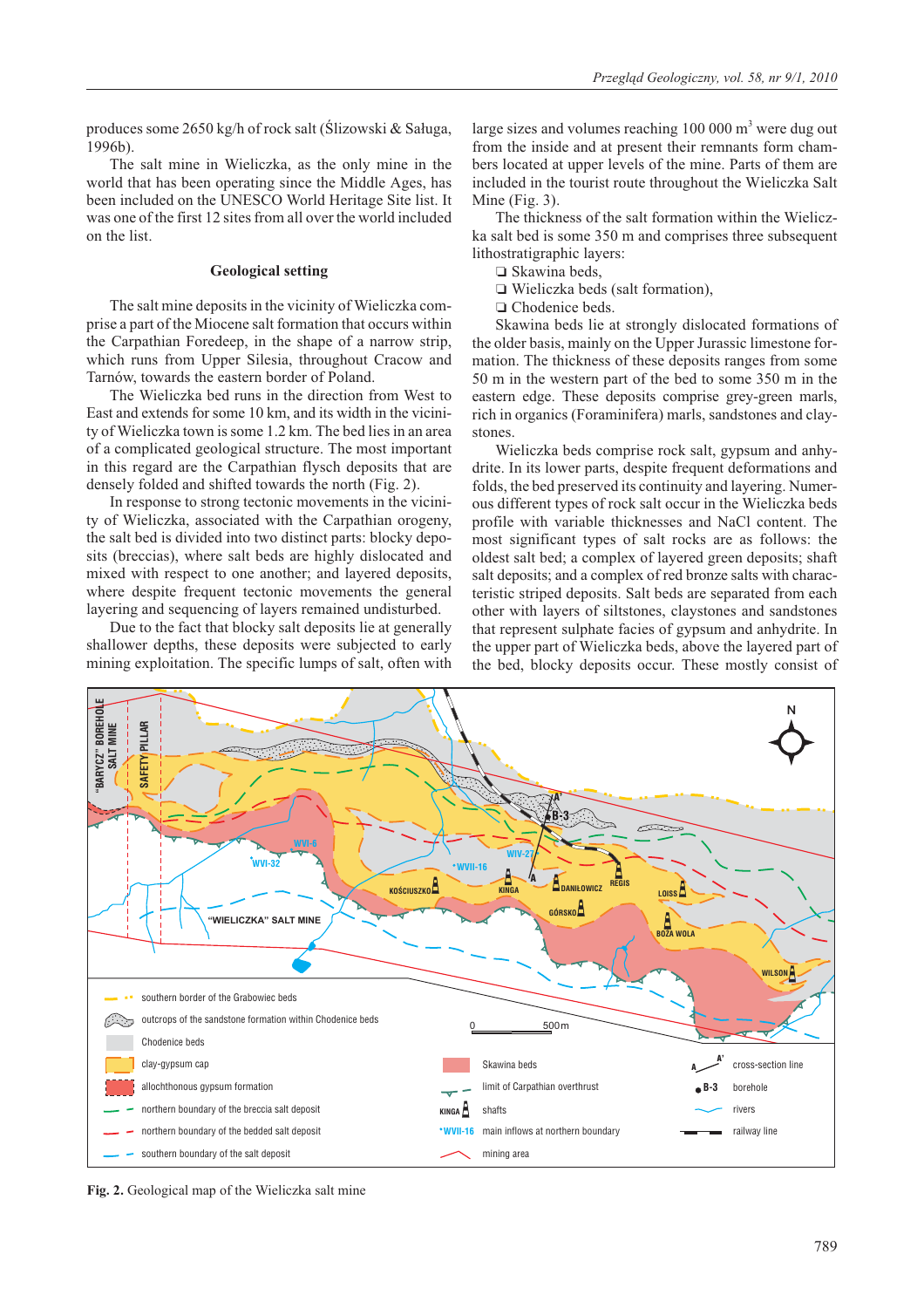

**Fig. 3.** Geological cross-section at the northern edge of the Wieliczka salt mine

blocks of marly claystones, among which salt cubes of different sizes are located irregularly. The majority of these salt deposits are laminated green salts and large grained salts, called stained salts (Ślizowski & Saługa, 1996a).

Chodenice beds are represented by dark grey siltstones, clayey shale deposits and siltstones containing lenses of gypsum and anhydrite, limestone and dolomites. There are also some formations of sands, conglomerates and clastic sediments within the complex of Chodenice layers.

At the top of the evaporite, there is the youngest Quaternary layer with highly variable thickness and lithology. Within the quaternary profile, the most common are clays and silt sediments with lenses of sands and gravels.

## **Hydrogeological settings**

Rock masses in the vicinity of the salt mine in Wieliczka usually have low permeability and low water storage. There are four water levels within the Tertiary deposits (Tab. 1) and one in the Quaternary one.

The oldest water level occurs within the Tertiary stage and is associated with the sandstones and mudstones of Skawina beds and, occurring within the same system, fissured marly claystones. The Skawina bed formation comprises fissured groundwater bedrock aquifers, where water is confined and occurs under relatively high water pressure of 3.8–4.0 MPa. Conductivity of the Skawina bed formation ranges between  $10^{-7}$ – $10^{-9}$  m/s.

Small amounts of water can be associated with sulphate bearing layers at the fringes of the salt bearing evaporite formation. Water occurs here mainly in sandstone lenses in the main rock mass of marly claystones and the gypsummudstone cap. Gypsum rocks contain water mainly in fissures and cracks and within karst features that have developed within the rock. Water within evaporite rocks is confined with hydrostatic pressure of up to 3.0 MPa. Conductivity within these rocks is usually between  $10^{-8} - 10^{-7}$  m/s.

The next water level, in the Tertiary rocks, occurs within Chodenice beds. In general, these rocks are hardly or slightly permeable – mudstones and clayey shales.

There is, however, a layer of poorly consolidated and crumbly, coarse-grained sandstones and a lens of fine sands and mudstones. Water in sandstones or sands within the Chodenice bed complex is confined with water pressure of 1.6 MPa. Hydrogeological studies were undertaken for sandstones mainly and proved conductivity ranging from  $5.8 \times 10^{-9}$  m/s to  $6.4 \times 10^{-6}$  m/s.

The youngest water level within the Tertiary formation occurs within Grabowiec beds, which consist mainly of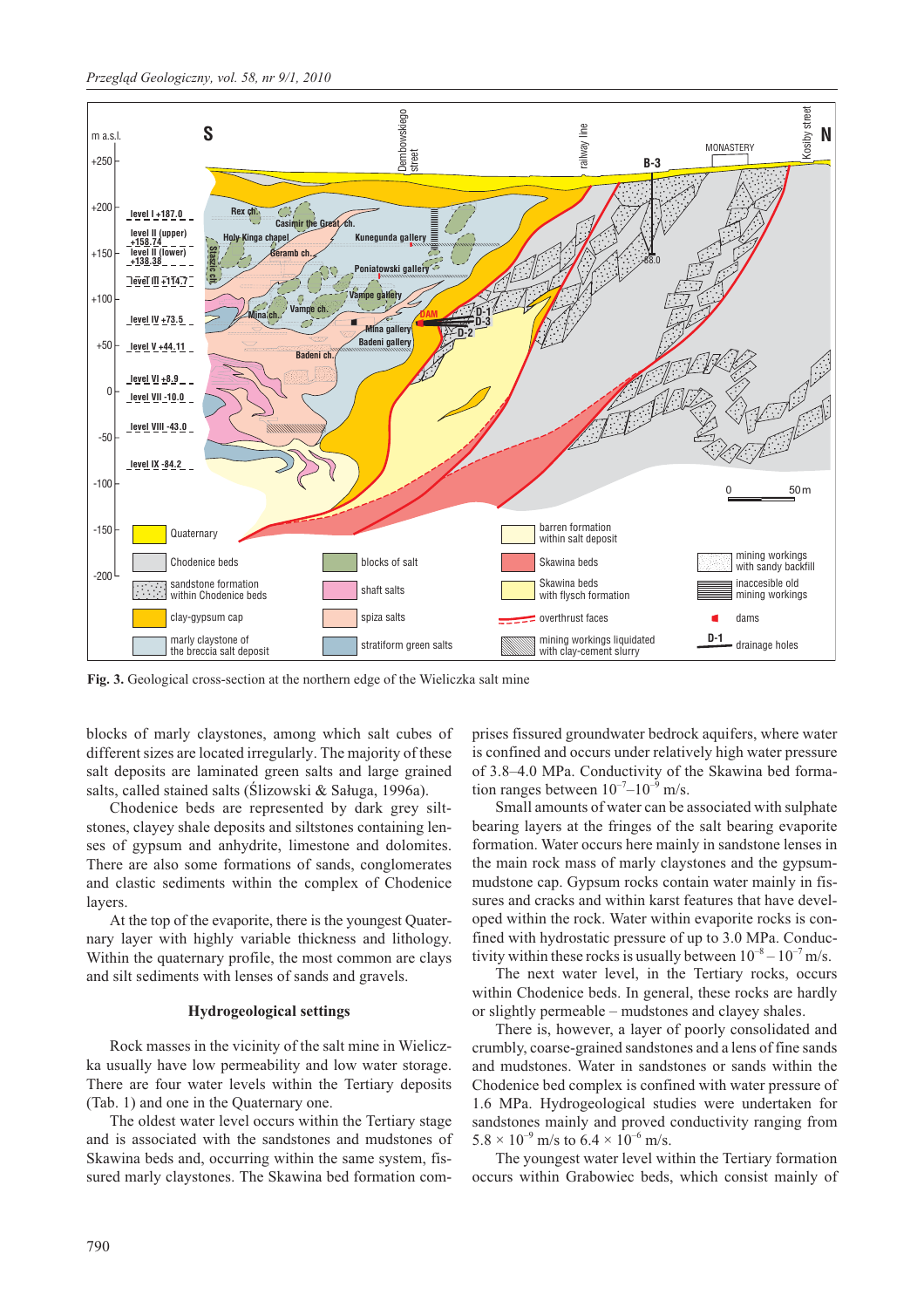| Stratigraphy                          | Aquifer rocks                                                                                 |                 | Aquifer type                                    | pressure [MPa]<br>Groundwater | Conductivity $\lfloor m/s \rfloor$                             | Permeability rank                                               | Specific capacity<br>$[$ Min $[m]$ | water [g NaCl/dm3]<br>Average salinity of | Number of<br>boreholes | measurements<br>Number of |
|---------------------------------------|-----------------------------------------------------------------------------------------------|-----------------|-------------------------------------------------|-------------------------------|----------------------------------------------------------------|-----------------------------------------------------------------|------------------------------------|-------------------------------------------|------------------------|---------------------------|
| beds (Bogucice<br>Grabowiec<br>sands) | sand, weak<br>sandstone                                                                       | porous          | locally confined<br>unconfined,                 | $0.015 - 1.5$                 | $2.4 \times 10^{-5} - 8.5 \times 10^{-5}$<br>$2.073 - 7.36$    | medium                                                          | 55.0                               | 0.3                                       | $\frac{13}{2}$         | $\overline{4}$            |
| Chodenice<br>beds                     | sandstone with<br>mudstone, silt,<br>coarse-grained<br>interbeddings<br>claystone<br>sand and |                 | porous-fissured confined, locally<br>unconfined | $0.0 - 2.5$                   | $5.8 \times 10^{-9} - 6.4 \times 10^{-6}$<br>$0.0005 - 0.55$   | semi-permeable ÷<br>impermeable<br>$\operatorname{practically}$ | $0.04 - 8.58$                      | $5.0 - 58.5$                              | 24                     | 52                        |
|                                       | marly claystone<br>with anhydrite<br>and gypsum                                               | karst-fissured  |                                                 |                               |                                                                |                                                                 |                                    |                                           |                        |                           |
| Evaporite<br>formation                | mudstone with<br>sandstone and<br>interbeddings<br>gypsum and<br>anhydrite                    | porous-fissured | confined                                        | $0.20 - 3.2$                  | $2.5 \times 10^{-9} - 7.2 \times 10^{-6}$<br>$0.00022 - 0.619$ | low-permeable ÷<br>semi-permeable                               | $0.03 - 0.167$                     | $140 - 254$                               |                        | $\Box$                    |
| Skawina beds                          | marly claystones,<br>mudstone and<br>sandy marls,<br>sandstone                                | porous-fissured | confined                                        | $0.12 - 1.2$                  | $1.0 \times 10^{-7} - 8.2 \times 10^{-7}$<br>$0.0086 - 0.071$  | semi-permeable ÷<br>impermeable<br>practically                  | $0.21 - 1.70$                      | 68.1-295.2                                | 5                      |                           |

Bogucice sands. This layer lies directly above Chodenice beds and is in direct contact with Quaternary deposits, recharged by precipitation, overlying the Grabowiec bed formation. Conductivity of Bogucice sands is very high and ranges between  $2.4 \times 10^{-5}$  m/s and  $8.5 \times 10^{-5}$  m/s.

The Quaternary water level in the vicinity of the salt mine in Wieliczka is associated with sands of variable particle sizes, gravels and rubble. The water table in these deposits is usually unconfined or sometimes slightly confined. The depth to the groundwater table in the Quaternary deposits reaches a maximum of a couple of metres.

# **History of water intrusions into the Wieliczka Salt Mine**

The very good solubility of rock salt in water, reaching 360 g/dm<sup>3</sup>, allows for using the leaching method for its exploitation. At the same time, this characteristic feature of salt, as the mass building rock, is a very unfavourable attribute in the vicinity of a pit. In the event of groundwater intrusion, where groundwater is not fully saturated, NaCl leaches from the rock making the rock mass very unstable. This mechanism is regrettably well known from several major accidents that happened in the history of salt mining.

The most famous Polish catastrophe of that kind was an accident that happened in the Wapno salt mine, which exploits a small salt dome of the Permian salt bed (Zechsteine). Over a night from 4th to 5th August 1977, a sudden increase in water inflow occurred in a place where a few years earlier, young meteoric waters were found using the isotopic tracer analysis. Due to intense dissolution of the salt rock mass, large parts of the ground surface started to subside, causing damage to more than 40 buildings and structures. The scale of the catastrophe and its fast progress forced more than 1500 people living in Wapno, central Poland, to be evacuated quickly (Zuber et al., 2000).

In the history of the salt mine in Wieliczka there were a few events when, due to increased groundwater inflow to the salt bed, the subsidence of the ground surface caused extensive damage to buildings and structures. It is likely that such events had been occurring in the salt mine in Wieliczka, with variable intensity, from the beginning of the mine's foundation. No written documentation regarding such events exists; however, there are some printouts presenting damaged buildings that were destroyed by subsiding ground. Such events could have been caused either by the presence of post-exploitation chambers at shallow depths or by the process in which salt minerals in rocks are dissolved by groundwater.

The oldest documented case of a catastrophe associated with groundwater leakage into the salt mine in Wieliczka regards the year of 1868. Fresh groundwater leaked into Kloski crosscut at the 5th level and into Colloredo crosscut at the 4th level at a rate of  $360 \text{ m}^3/\text{h}$  (6000 l/min). The rate of seepage became reduced to some 0.3–3 l/min in 1879 due to collapsing rock masses in the vicinity of the seepage area. At the present time, there is no possibility to get near the seepage at Kloski crosscut. Water seeping in there flows to the lower (6th) level, to

Table 1. General characteristics of the Tertiary water-bearing horizons **Table 1. General characteristics of the Tertiary water-bearing horizons**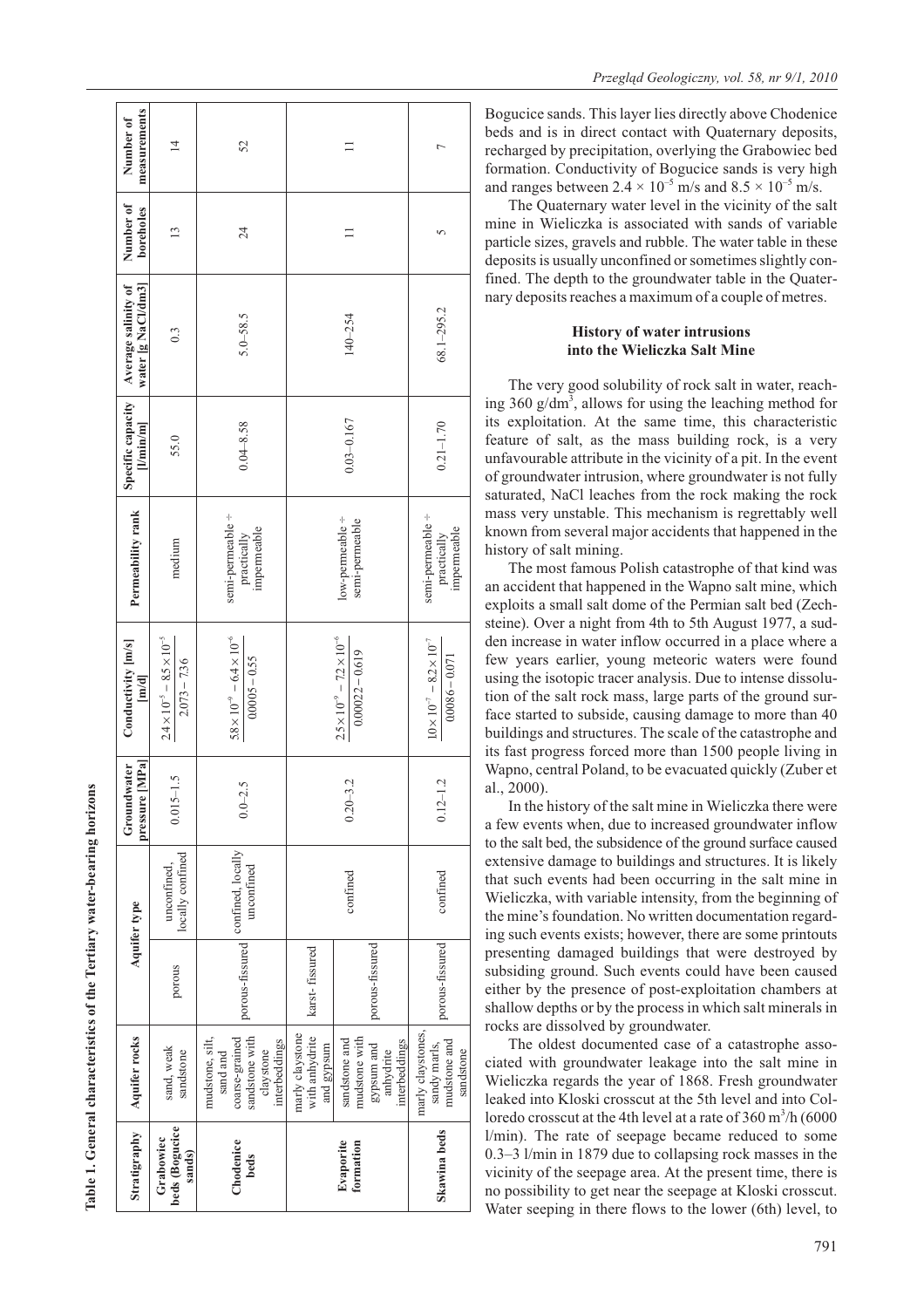Regis crosscut, where groundwater also leaks into the mine at a rate of 2–3 l/min.

The next event of a sudden groundwater inflow into the mine occurred in 1959, in the Kosocice crosscut, which is located at the 5th and the 6th levels. Inflow of fresh, unsaturated groundwater at a rate of 60 m<sup>3</sup>/h (1000 l/min) appeared from an old borehole that was left open. The leak was plugged and head pressures were recorded at the plug with a maximum value reaching 20–25 atm. In the following year, inflow of unsaturated brines with mineralisation of 190  $g/dm<sup>3</sup>$  was recorded at Schmidt crosscut. Discharge of groundwater inflow that was created due to a subsidence of Schmidt adit ranged from 0.04 to 3.5  $\text{m}^3\text{/h}$  (0.7–60 l/min). As in the case of Kosocice crosscut, groundwater inflow at Schmidt crosscut was plugged and hydrostatic pressure recorded at the dam reached 7 atm over the past few years. Large groundwater inflow into the Wieliczka salt mine occurred in 1966. As a result of the uncontrolled development of Z-32 chamber, located at V/VI level, inflow of unsaturated groundwater from outside the salt formation occurred. The leak of an initial salt content of  $140 \text{ g/dm}^3$  NaCl and groundwater flow rate at some 3.6  $m^3/h$  (60 l/min) was captured outside the salt bed, underneath the Z-32 chamber. This groundwater seepage still exists and is monitored by an internal groundwater monitoring network of the mine (point no. WVI-32; Fig. 4).

The next episode of large groundwater inflow into the mine happened in 1972. Groundwater inflow occurred in a chamber known as Fornalska II and had relatively low salt content of ca. 70  $g/dm^3$  NaCl and a flow rate of 9–20  $m^3/h$ (150–330 l/min). The seepage area was secured by destroying adjacent chambers and creating a dam that closed the Fornalska II chamber. The leak was later enclosed using a tubing casing which still exists as a monitoring point WVII-16 (Fig. 4).

In 1981 another leak was found at the 6th level of the mine, in Kosocice 3 crosscut, in the vicinity of post exploitation chambers Z-28 and Z-25 that were exploited in the 1960s at a border of the salt bed. The inflow was primarily coming from a discharge pipe located in the Z-28 chamber. Initial groundwater inflow rate was some  $10 \text{ m}^3/\text{h}$ (167 l/min) and, with time, it decreased to 1.5  $\text{m}^3\text{/h}$  (25  $1/\text{min}$ ) and later to 0.6–0 m<sup>3</sup>/h (10–13  $1/\text{min}$ ). While the flow rate was decreasing, the salt content in groundwater was rising to a point of fully saturated brine. Since the beginning of the leak, the flow rate has been sustained at a constant level of  $0.75 \text{ m}^3/\text{h}$  (12.5 l/min); but the salt content decreased to ca. 55–65  $g/dm<sup>3</sup>$ . In the mine's groundwater monitoring network, the leak was given the number of WVI-6.

The most dangerous groundwater leak to the mine in its recent history happened on 13th April 1992. In Mina crosscut, at the 4th level, a groundwater inflow of unsaturated brine with a high content of silt and sands occurred with a rate of 12  $\text{m}^3/\text{h}$  (200 l/min). A small leak with the flow rate of a few l/min was known in this location before and was created in 1911–1913 by puncturing an isolating layer between the salt bed and adjacent saturated sandstones while extracting the salt bed from Mina chamber. In the early 90s, as part of a project that aimed to liquidate a number of groundwater leaks into the Wieliczka Salt Mine, a decision was made to stop the groundwater inflow into the Mina crosscut. The groundwater inflow into that pit, which happened in April 1992, was associated with reconstruction works at the end of the crosscut before the final closure of the inflow (Garlicki & Wilk, 1993). Many attempts to cease the leak resulted in increasing flow rates, and each time, the groundwater leakage was rich in sediments and had the consistency of a pulp. The mass loss that was being created within the mine as a result of soil transfer into the mine resulted in deformations of ground surface. North of Mina crosscut, a large subsidence trough was created, which covered an area between the mine and the Monastery of Franciscan Fathers. The centre of the basin occurred at a railway line linking Wieliczka with Cracow causing damage to its trackways. Specifically large land deformations occurred at the monastery grounds, where walls surrounding the monastery were damaged and cracks with a depth of 2–3 metres occurred in the hill on which the monastery stands (Fig. 5). The failure of Mina crosscut caused numerous cracks and crevices in the monastery's walls, whose stability was greatly endangered in light of the further development of the subsidence trough. To remedy the situation, twocomponent polyurethane resin was injected into the trough



**Fig. 4.** Two main water inflows in the Wieliczka Salt Mine (from the left) WVII-16 and WVI-32. Photo by J. Motyka



**Fig. 5.** Beginning of the subsiding trough formation on the outskirts of Mina crosscut. Photo by J. Przybyło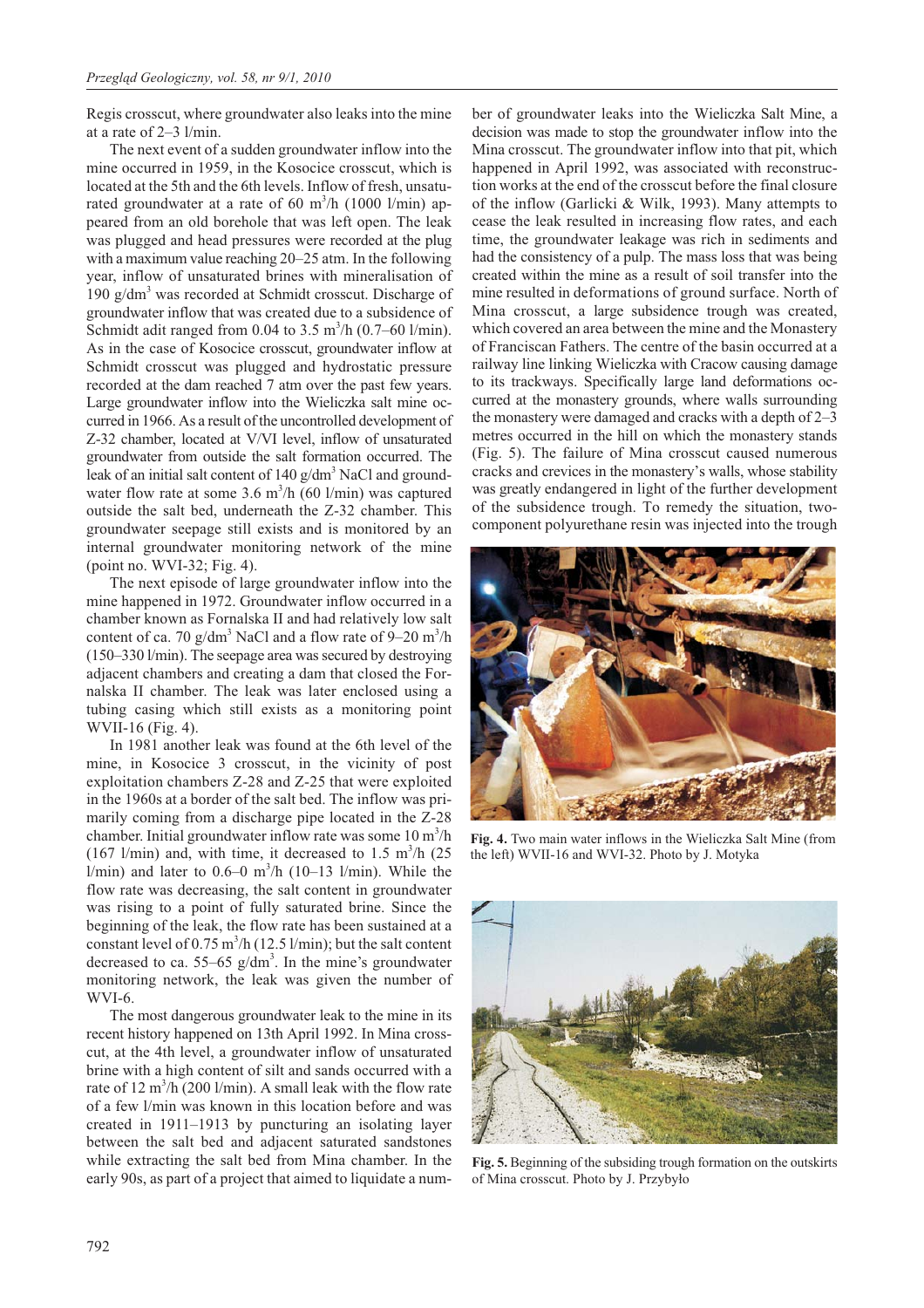using boreholes drilled in the vicinity of the scouring basin. A waterproof dam was also built in Mina crosscut, within the gypsum-clay layer surrounding the salt bed. To do so, groundwater inflow into Mina crosscut had to be taken away and this was achieved by pumping water out via boreholes drilled from the ground surface (drainage line R). Three horizontal drainage boreholes were drilled (drainage line D), which drained water seeping from outside the salt bed, directly from Chodenice sandstones. After finishing building the dam, the total groundwater discharge from drainage boreholes accounted for some 7.2  $m^3/h$  (120 l/min). Within the groundwater monitoring network of the Wieliczka mine, this inflow was named as WIV-27. For the subsequent 15 years after the Mina crosscut accident, a programme of measures was carried out in the mine that aimed at tightening and reinforcing the pit in the vicinity of the dam by injecting a mortar of cement and silt. Between May and October 2007, drainage pipes in Mina crosscut were either liquidated or plugged and groundwater inflow into the pit was successfully stopped.

Analysis of all accidents of groundwater leaks that occurred in the Wieliczka Salt Mine proved that the majority of them resulted from human errors while undertaking mining operations. They were usually associated with either accidental puncturing the natural gypsum-clay barrier that surrounds the salt bed and encroachment into Chodenice sandstones or with uncontrolled enlargement of postexploitation chambers. In the case of the oldest documented water catastrophes of the 19th century, the reason for which they happened was a collapse of a post-exploitation chamber that created an opportunity for groundwater to inflow into the mine's pit.

All water catastrophes that happened in the Wieliczka Salt Mine, despite the expensive losses that they created, led to very good recognition of the hydrogeological conditions of that unique mine. This is due to numerous expensive studies that were undertaken in order to protect the threatened existence of the mine, and which would probably never have been undertaken if there were no failures in the mine.

## **Groundwater inflow into the mine**

Groundwater inflow into the Wieliczka Mine had increased with time in parallel to subsequent water accidents described above. Escalation of these cases occurred after the 1960s and carried on until the catastrophe in Mina crosscut in 1992. It was at the beginning of the 1990s, when groundwater inflow volumes into the mine reached their maximum level, which in 1994 was estimated at  $29.1 \text{ m}^3/\text{h}$ (ca. 485 l/min). Over the subsequent years, the inflow stabilised at a little below 24 m<sup>3</sup>/h (400 l/min) (Fig. 6).

Liquidation of the inflow at Mina crosscut, which just before its closure was some 7.2  $m^3/h$  (120 l/min), led to sharp decline in the total groundwater inflow volume into the mine, to a volume equivalent to that from before the catastrophe.

The total groundwater inflow into the Wieliczka Salt Mine is a sum of all leaks at several pits. To prevent any unforeseen water hazards, the mine undertakes continuous monitoring of groundwater inflows including water condensation on the mine's walls (Fig. 7). At present, the total number of inflow zones that are under continuous observation is 170. However, there are three major leakages that dominate the total inflow volume and these are remnants of past catastrophes that happened in the following chambers: Fornalska II (WVII-16), Z-32 (WVI-32) and Z-28 (WVI-6). The total discharge volume from these three leaks is 13.32 m3 /h (222.02 l/min), which constitutes nearly 86% of the



**Fig. 6.** Groundwater inflow to the Wieliczka salt mine during the period of 1981–2008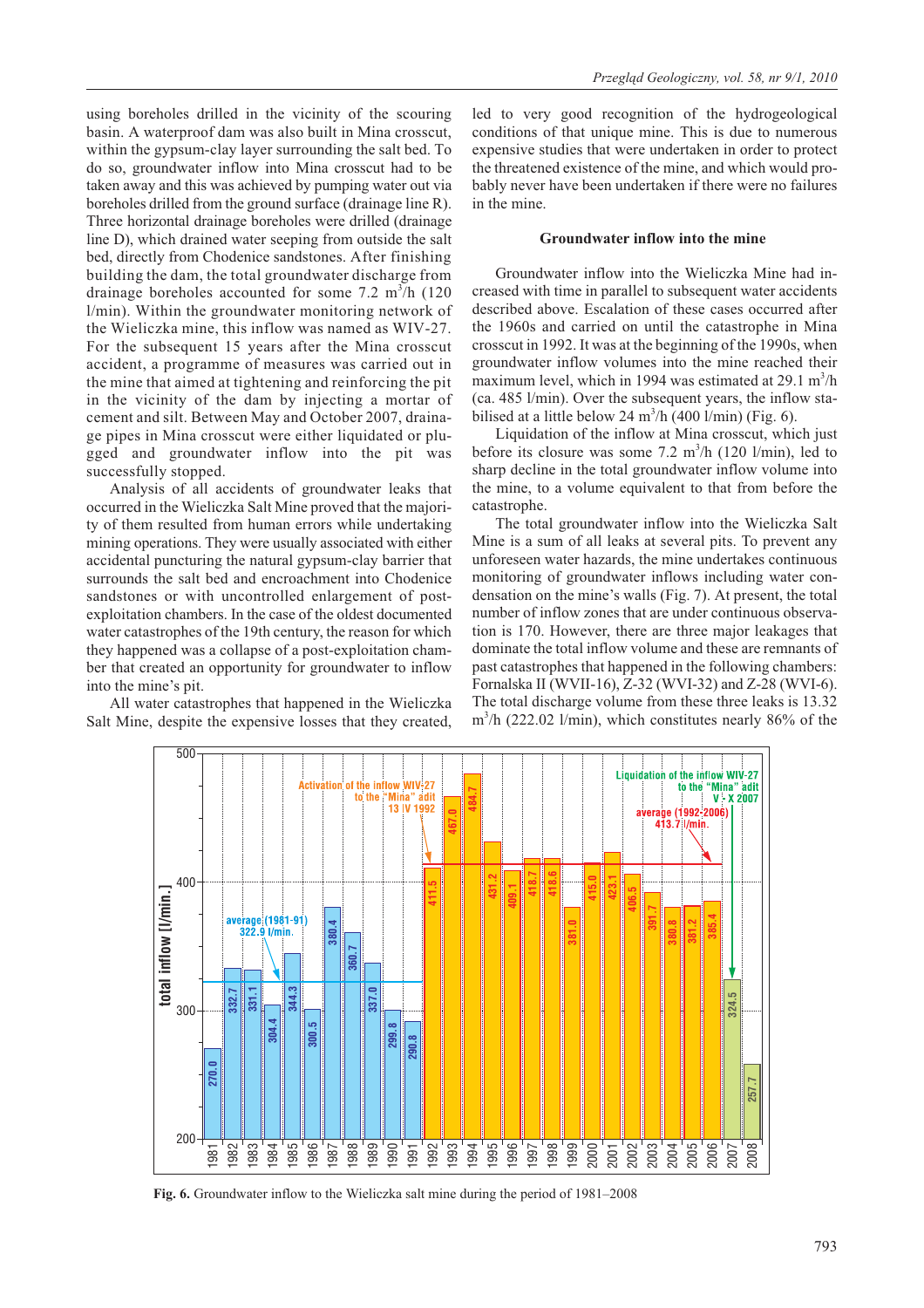

**Fig. 7.** Artificial dripstones in a Ferro chamber in the vicinity of the inflow WIIn-19. Photo by J. Przybylo

total groundwater inflow into the Wieliczka Salt Mine. The remaining over 160 leaks/condensation areas give only 2.14  $\text{m}^3/\text{h}$  (35.71 l/min), which is barely 14% of the total groundwater inflow (Table 2).

#### **Genesis and distribution of water inflows**

Salt deposits of the Wieliczka Salt Mine are, obviously, totally dry. All leaks into the salt pits come from outside the boundary of the salt bed, mainly from Chodenice sandstones (85%) that borders the bed from the north. The remaining 15% of water discharge is associated with water movement of brines between horizontal layers (8%), from Skawina formations underneath the salt bed (5%) and from Quaternary deposits that lie above the bed (2%).

The contact zone of the Wieliczka bed with saturated sandstones of the Chodenice formation runs parallel to the northern edge of the salt bed. From the hydrogeological viewpoint, this area is the most troublesome zone. All of the most dangerous water leaks that have occurred in the mine happened within pits located in the northern border of the mine, where the naturally isolating barrier of the gypsum-clay casing was accidentally cut through on a few occasions.

All groundwater inflows from rocks that surround the salt bed are continuously monitored due to a serious flooding hazard in the event of their intensification. Key parameters that the groundwater monitoring system of the mine focuses on are the inflow rate, salinity and the amount of suspended solids in groundwater. In all current groundwater leaks to the mine, including the major three, all the above parameters have been relatively stable over the past decades.

Groundwater leaks and water condensation are also continuously being checked using isotopic methods. Results of this work indicate high variability in the age of these isotopic waters (from present times to pre Holocene) and their very irregular stratification. The reason for this lies in the very specific structure of the Tertiary water bearing layer – the Chodenice sandstones formation. This layer was strongly deformed by tectonic movements which made rock fragments become highly displaced in relation to one another. There is general hydraulic connectivity within the Chodenice sandstones; however, water bearing deposits within the specific tectonic rock masses are isolated from one another and constitute rather poor groundwater aquifers. Such a structure of the mine's surroundings increases the safety of the Wieliczka Salt Mine. There are no major groundwater aquifers in its direct vicinity, which, in the event of cutting through the gypsum-clay casing that surrounds the mine, could flood the mine.

# **Hydrogeological effects of liquidation of the groundwater inflow in the mina traverse**

Hydrogeological data gathered during the accident in Mina crosscut and the liquidation of the groundwater inflow in this location allowed for an interesting interpretation of hydrogeological conditions within the water bearing layer of the Chodenice sandstones. The leak was named WIV-27, and during its existence it was the 2nd major groundwater inflow into the mine with a rate of  $7.59 \text{ m}^3/\text{h}$ (126.5 l/min). The leak originated from the Chodenice sandstone formation that was controlled with three horizontal drainage pipes (D-1, D-2 and D-3). These were drilled in the face of the water dam that was constructed in the end of the crosscut.

In May 2007, the groundwater discharge from the D-1 borehole, in which water had flowed at  $7.2 \text{ m}^3/\text{h}$  (120 l/min), was plugged. As a result of this, the groundwater discharge at the D-2 pipe increased from 6 l/min. to 20 l/min. In the case of the D-3 pipe, after a short period of variable discharge ranging between 0.5 and 1 l/min, the flow stabilised at 0.7 l/min. The total discharge volume stabilised at 20.7 l/min after some 105 hours from plugging the D-1 pipe. There was practically no effect of the liquidation of the D-1 pipe on the discharge from two other draining pipes (D-2 and D-3) which allowed the decision to be taken (October 2007) on the total closure of the inflow into the Mina crosscut.

During the successive closure of leaks from the remaining drainage pipes, changes in the hydraulic head within the bed were observed. In the case of the D-2 borehole, some effects of liquidation of the D-1 hole were observed, which resulted in building up pressure by some 0.6 MPa. After the final closure of the D-2 hole, a sudden increase of pressure from 0.7 MPa to 1.3 MPa was ob- served. In the following phase, rebuilding the pressure in the D-2 borehole was slow and from the middle of October 2007 until the end of 2009 it increased by only 0.2 MPa (Fig. 8).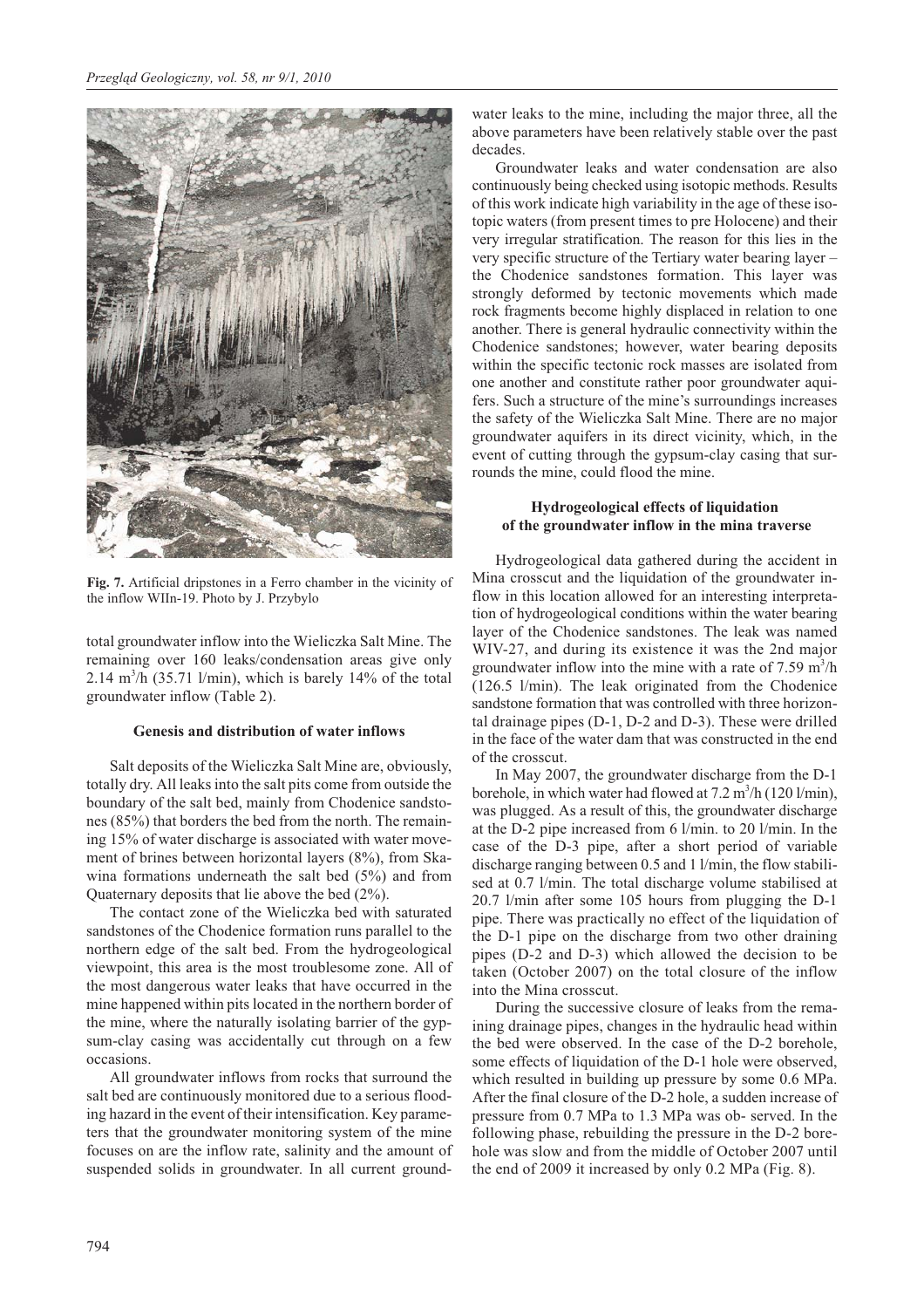|                                | <b>Location</b>                   | <b>Activation time</b> | <b>Actual situation (2008)</b> |                              |                                             |            |                          |
|--------------------------------|-----------------------------------|------------------------|--------------------------------|------------------------------|---------------------------------------------|------------|--------------------------|
| <b>Inflow</b>                  |                                   |                        | <b>Discharge</b><br>[m3/h]     | <b>Discharge</b><br>[1/min.] | <b>Discharge</b><br>[% of total]<br>inflow] | NaCl [g/l] | Solids $[g/l]$           |
| WVII-16                        | level VII chamber<br>Fornalska II | december 1972          | 9.50                           | 158.26                       | 61.4                                        | 64.69      | 0.009                    |
| WVI-32                         | level VI chamber<br>$Z-32$        | nineteen sixties       | 3.10                           | 51.73                        | 20.1                                        | 236.18     | 0.001                    |
| WVI-6                          | level VI chamber<br>$Z-28$        | mid nineteen eighties  | 0.72                           | 12.03                        | 4.7                                         | 61.60      | 1.164                    |
| Sum of the three major inflows |                                   |                        | 13.32                          | 222.02                       | 86.2                                        | 104.48     |                          |
| Remaining inflows              |                                   |                        | 2.14                           | 35.71                        | 13.8                                        | 218.66     | $\overline{\phantom{0}}$ |
| <b>TOTAL INFLOW</b>            |                                   |                        | 15.46                          | 257.73                       | 100.0                                       | 120.30     | $\overline{\phantom{a}}$ |

**Table 2. Water inflow balance for the Wieliczka salt mine dewatering system**

With regard to pressures observed in the D-3 hole, after the initial phase of changeable conditions in June 2007, no major effect of the liquidation of the D-1 drainage hole was observed over the subsequent few months. Even plug- ging the D-2 hole caused rather a small increase in water pressure in the D-3 hole (only by some 0.07 MPa). It was only after closing the D-3 drainage hole that a sudden increase in hydraulic pressure, over 5 hours only, from 0.23 MPa to 1.42 MPa was observed (Fig. 9). At the same time, hydraulic pressure measured in the D-2 hole was at 1.39 MPa. Similarly to the D-2 hole, starting from the middle of 2007 until the end of 2009, a continuous increase in pressure was observed in the D-3 hole, when it changed from ca. 1.4– 1.42 MPa to 1.54 MPa (Fig. 8).

Changes in hydraulic pressure after closing the drainage pipes followed the same pattern in the case of both drainage holes. A large increase in pressure, by 0.6-1.2 MPa, was observed in the first stage. This phenomenon can be associated with flooding the volume of drainage pipes and free spaces in the vicinity of discharge zones. The next stage on the pressure curve (Fig. 8) is associated with the slow recovery of the water table in Chodenice sandstones.

Analysis of changes in the hydraulic head after closing the D-2 and D-3 holes was undertaken using specialist software – *Aquifer Test ver. 3.0* by *Schlumberger Water Services*. To define hydrogeological parameters of the water bearing layer drained by the D-2 and D-3 holes, the *Theis Recovery Method* was used.

Conductivity of the Chodenice sandstones, estimated from the pressure curve for the D-2 and D-3 holes was small and reached  $5.68 \times 10^{-8}$  m/s and  $3.41 \times 10^{-9}$  m/s, respectively.



**Fig. 8.** Water pressure changes in the drainage holes D-2 and D-3 connected with liquidation of the inflow WIV-27 in the Mina crosscut